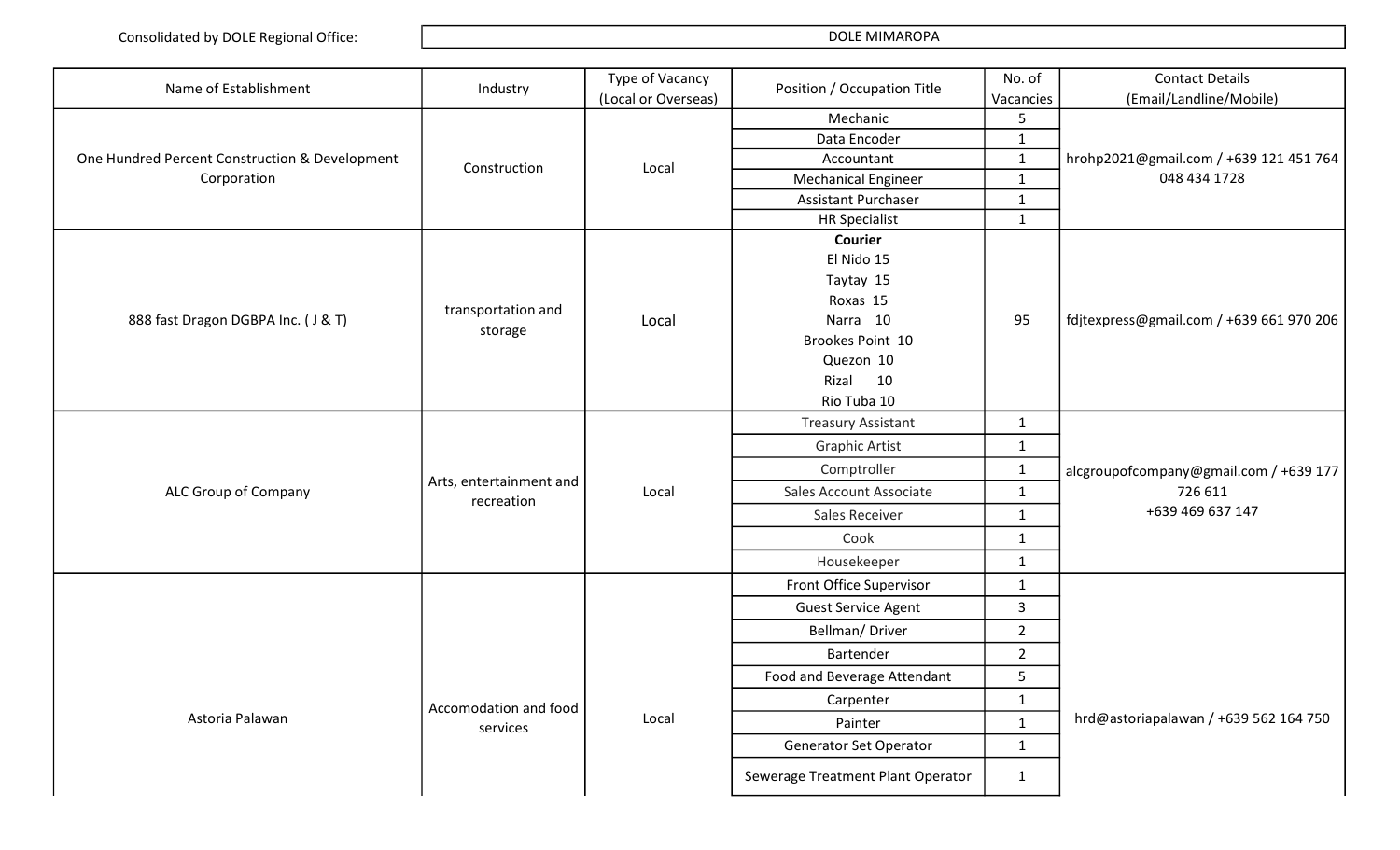| Name of Establishment                    | Industry                                 | Type of Vacancy<br>(Local or Overseas) | Position / Occupation Title                                                   | No. of<br>Vacancies | <b>Contact Details</b><br>(Email/Landline/Mobile) |
|------------------------------------------|------------------------------------------|----------------------------------------|-------------------------------------------------------------------------------|---------------------|---------------------------------------------------|
|                                          |                                          |                                        | Driver/ Buyer                                                                 | 1                   |                                                   |
|                                          |                                          |                                        | <b>Outlet Cashier</b>                                                         | 1                   |                                                   |
|                                          |                                          |                                        | Nurse/ Human Resource Assistant                                               | $\mathbf{1}$        |                                                   |
|                                          | financial and insurance                  |                                        | <b>Unit Manager</b>                                                           | 10                  | Ifa.recruiment.axa@gmail.com / +639 171           |
| Axa Philippines                          | activities                               | Local                                  | <b>Financial Advisor</b>                                                      | 20                  | 254 519                                           |
|                                          |                                          |                                        | <b>Accounting Clerk</b>                                                       | $\mathbf{1}$        |                                                   |
|                                          |                                          |                                        | Purchaser                                                                     | $\mathbf{1}$        |                                                   |
|                                          |                                          |                                        | AutoCad Designer / Product Designer                                           | 1                   | acegalban_bhd@yahoo.com<br>jacid_bhd@yahoo.com /  |
| <b>Budget Home Depot</b>                 | wholesale and retail                     | Local                                  | <b>Store Section Head</b>                                                     | $2^{\circ}$         | +639 275 473 178                                  |
|                                          |                                          |                                        | Merchandiser/Salesperson                                                      | 12                  | +639 123 501 663                                  |
|                                          |                                          |                                        | Salesperson Assistant                                                         | $\overline{2}$      |                                                   |
|                                          |                                          |                                        | Warehouseman                                                                  | $\overline{2}$      |                                                   |
|                                          |                                          |                                        | <b>Accounting Associates</b>                                                  | $\mathbf{1}$        |                                                   |
|                                          |                                          |                                        | Sales Representatives                                                         | $\overline{2}$      |                                                   |
| <b>Camarihwood Trading Corporation</b>   | Accomodation and food                    | Local                                  | Cook/Kitchen Staff                                                            | $\overline{2}$      | hrcamarihwood21@gmail.com / +639 159              |
|                                          | services                                 |                                        | <b>Barista</b>                                                                | 230 924             |                                                   |
|                                          |                                          |                                        | Waiter                                                                        | $\mathbf{1}$        |                                                   |
|                                          |                                          |                                        | Food Attendant                                                                | 4                   |                                                   |
| <b>DNB</b> Enterprise                    | wholesale and retail                     | Local                                  | <b>Driver</b>                                                                 | $\mathbf{1}$        | beanyrloyd19@gmail.com / +639 088 921             |
|                                          |                                          |                                        | <b>Distributor Sales Person</b>                                               | $\overline{2}$      | 482                                               |
|                                          |                                          |                                        | Social Welfare Assistant (MCCT-IP)                                            | $\mathbf{1}$        |                                                   |
|                                          |                                          |                                        | Administrative Assistant III (Municipal<br>Roving Bookkeeper                  | 1                   |                                                   |
| DSWD Pantawid Pamilyang Pilipino Program | Administrative and<br>support services   | Local                                  | Project Development Officer II (MCCT-<br> P)                                  | $\mathbf{1}$        | aacajolo@dswd.gov.ph / +639 202 579 140           |
|                                          |                                          |                                        | Project Development Officer II (<br><b>Beneficiary Data Management Focal)</b> | 1                   |                                                   |
|                                          |                                          |                                        | Service Crew                                                                  | 50                  | corazon_agnas@mcd.com.ph / +639 295               |
| Golden Arches Development Corporation    | Accomodation and food<br><b>CATVICAS</b> | Local                                  | <b>Guest Experience Leader</b>                                                | 5                   | 106 797                                           |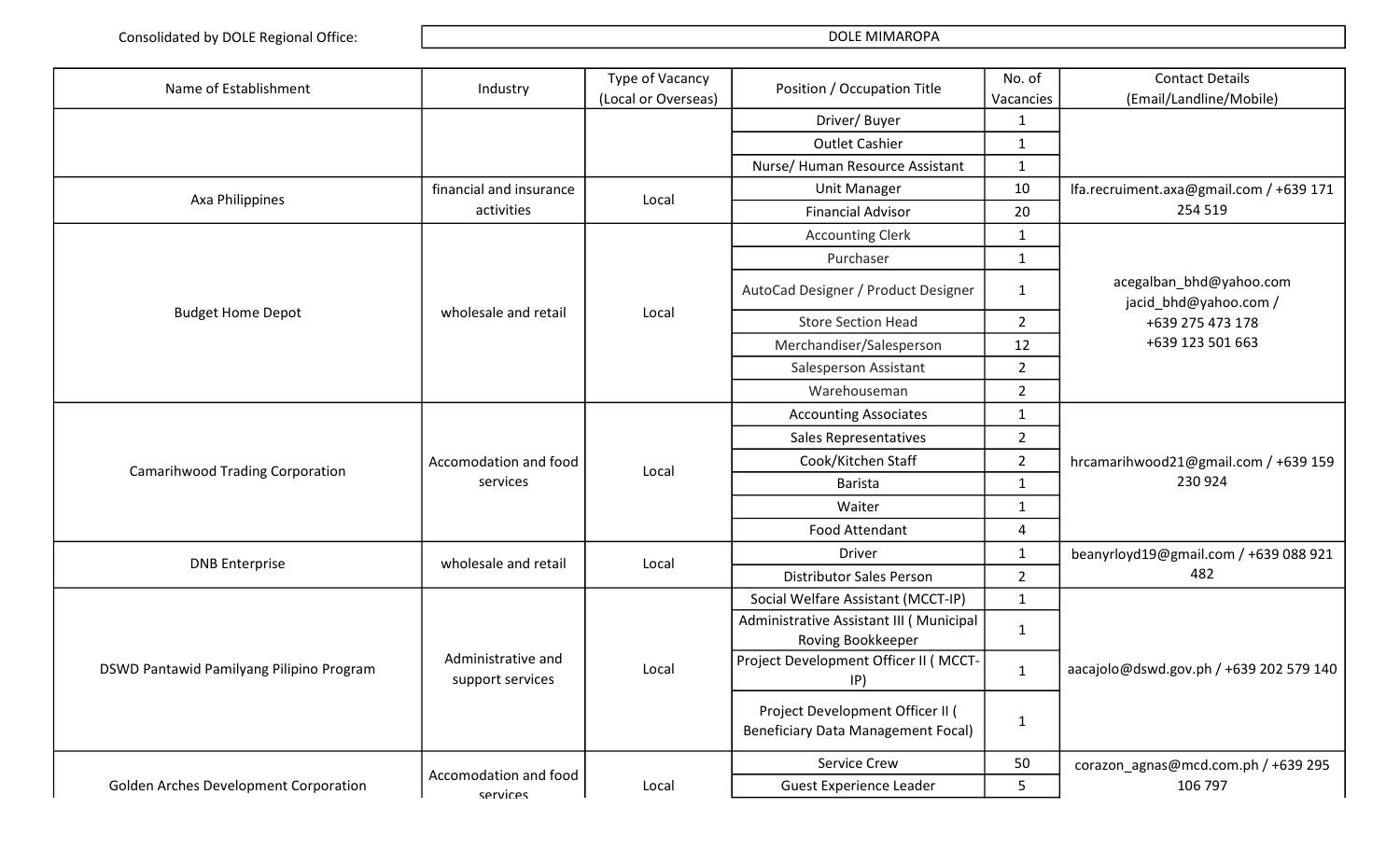| Name of Establishment                       | Industry                              | Type of Vacancy     | Position / Occupation Title            | No. of                  | <b>Contact Details</b>                            |
|---------------------------------------------|---------------------------------------|---------------------|----------------------------------------|-------------------------|---------------------------------------------------|
|                                             |                                       | (Local or Overseas) |                                        | Vacancies               | (Email/Landline/Mobile)                           |
|                                             |                                       |                     | Maintenance Crew                       | $\overline{2}$          | +639 569 153 836                                  |
|                                             |                                       |                     | Maintenance Planner/ Scheduler         | $\mathbf{1}$            |                                                   |
|                                             |                                       |                     | <b>DCS Operators</b>                   | 3                       | gener.lucas@gramont.com / +639 176 398<br>794     |
| Graymont (Philippines) Inc.                 | Mining and quarrying                  | Local               | Pollution control Officer              | $\mathbf{1}$            |                                                   |
|                                             |                                       |                     | Process Engineer                       | $\overline{2}$          |                                                   |
|                                             |                                       |                     | Metallurgical Engineer                 | $\mathbf{1}$            |                                                   |
|                                             | Accomodation and food                 |                     | Cashiers                               | $\mathbf{1}$            | haimchicken2@haimchicken.com                      |
| Haim Chicken Inato                          | services                              | Local               | Line Cook                              | $\mathbf{1}$            | <hr2@haimchicken.com>/</hr2@haimchicken.com>      |
|                                             |                                       |                     | Dining/Dishwash                        | $\overline{2}$          | +639 158 356 334                                  |
|                                             |                                       |                     | <b>HR OFFICER</b>                      | $\mathbf{1}$            |                                                   |
| Infinite Degital Media & techmart Solutions | Arts, entertainment and<br>recreation | Local               | HR ASSISTANT/ ADMIN OFFICER            | $\mathbf{1}$            | hrinfinitemediaprod@gmail.com<br>+639 062 767 614 |
|                                             |                                       |                     | <b>VIDEO EDITOR</b>                    | $\mathbf{1}$            |                                                   |
|                                             |                                       |                     | Auto-Electrician                       | $\mathbf{1}$            |                                                   |
|                                             |                                       |                     | <b>Bus Driver</b>                      | $\overline{2}$          |                                                   |
|                                             |                                       |                     | <b>CAD Operator</b>                    | $\mathbf{1}$            |                                                   |
|                                             |                                       |                     | Chemical Engineer/ Chemical            | $\overline{2}$          |                                                   |
|                                             |                                       |                     | Technician                             |                         |                                                   |
|                                             |                                       |                     | Chemist                                | $\mathbf{1}$            |                                                   |
|                                             |                                       |                     | Chief Investigation & Intelligence     | $\mathbf{1}$            |                                                   |
|                                             |                                       |                     | <b>Community Relations Manager</b>     | $\mathbf{1}$            |                                                   |
|                                             |                                       |                     | <b>Community Relations Organizer</b>   | $\overline{2}$          |                                                   |
|                                             |                                       |                     | <b>Company Nurse</b>                   | $\mathbf{1}$            |                                                   |
|                                             |                                       |                     | Drone Pilot/ Operator                  | $\mathbf{1}$            |                                                   |
|                                             |                                       |                     | <b>Environmental Management System</b> | $\mathbf{1}$            |                                                   |
|                                             |                                       |                     | Officer                                |                         |                                                   |
|                                             |                                       |                     | <b>GIS Operator</b>                    | 3                       |                                                   |
|                                             |                                       |                     | <b>Grade Control Geologist</b>         | $\overline{2}$          |                                                   |
|                                             |                                       |                     | Jr. Mechanic                           | $\overline{\mathbf{4}}$ | tnmontero@gfni.com.ph                             |
| Ipilan Nickel Corporation                   | Mining and quarrying                  | Local               | Jr. Pit Geologist                      | $\mathbf{1}$            | +639 454 026 930                                  |
|                                             |                                       |                     | Jr. Pollution Control                  | $\mathbf{1}$            |                                                   |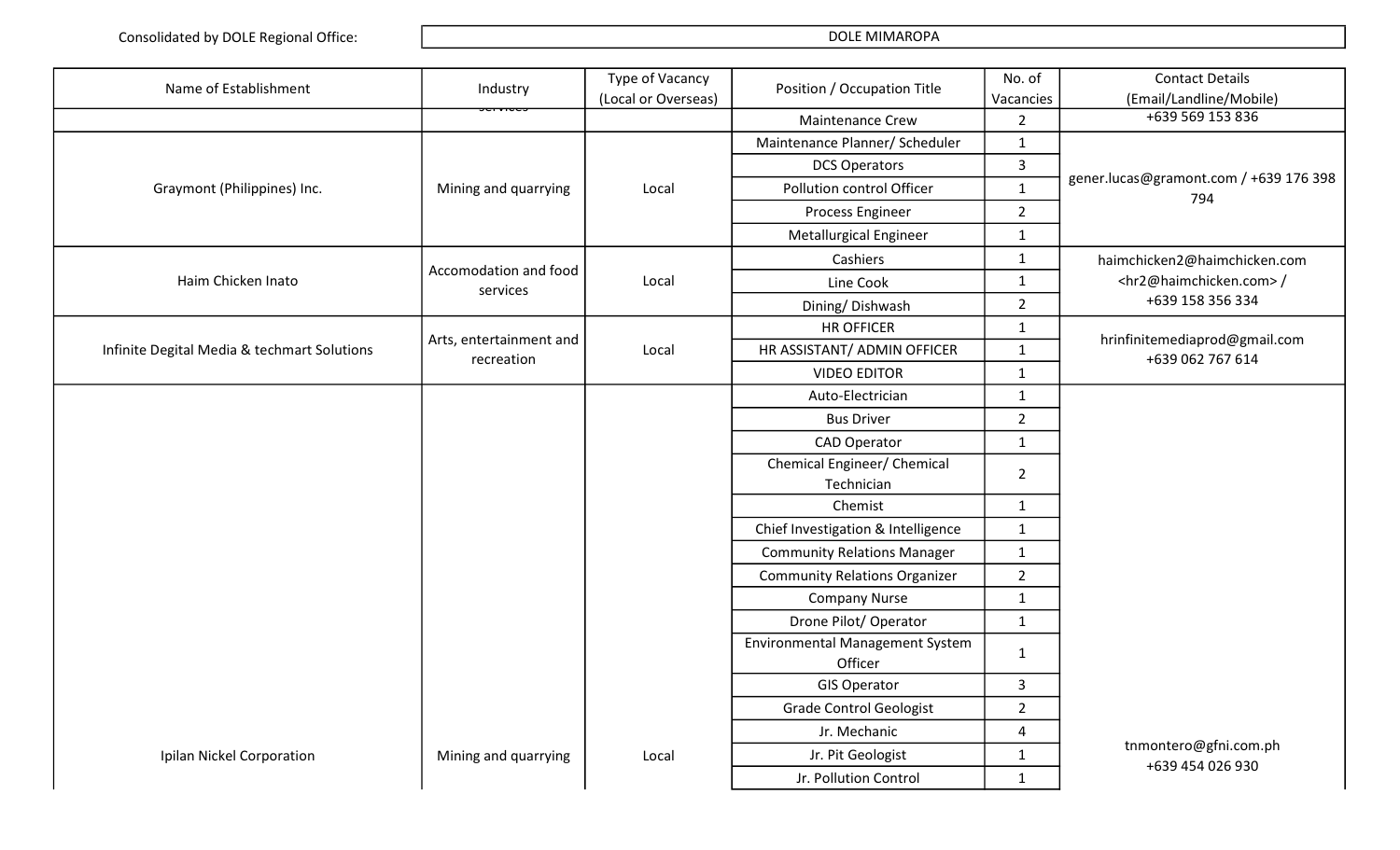| Name of Establishment | Industry                          | Type of Vacancy     | No. of<br>Position / Occupation Title<br>Vacancies | <b>Contact Details</b> |                                              |
|-----------------------|-----------------------------------|---------------------|----------------------------------------------------|------------------------|----------------------------------------------|
|                       |                                   | (Local or Overseas) |                                                    |                        | (Email/Landline/Mobile)                      |
|                       |                                   |                     | Jr. Safety Engineer                                | $\overline{2}$         |                                              |
|                       |                                   |                     | Maintenance Planner                                | $\mathbf{1}$           |                                              |
|                       |                                   |                     | Mine Production Jr. Supervisor (Mining)            | $\mathbf{1}$           |                                              |
|                       |                                   |                     | Engineer)                                          |                        |                                              |
|                       |                                   |                     | Pit Geologist                                      | $\mathbf{1}$           |                                              |
|                       |                                   |                     | Port Operations Foreman                            | $\mathbf{1}$           |                                              |
|                       |                                   |                     | Power Tender (Generator Operator)                  | $\mathbf{1}$           |                                              |
|                       |                                   |                     | Pump Boat Operator                                 | $\mathbf{1}$           |                                              |
|                       |                                   |                     | <b>Purchasing Staff</b>                            | $\mathbf{1}$           |                                              |
|                       |                                   |                     | Rescue/ Fire Truck Driver                          | $\overline{2}$         |                                              |
|                       |                                   |                     | Safety Inspector                                   | 6                      |                                              |
|                       |                                   |                     | Speed Boat Operator                                | $\overline{2}$         |                                              |
|                       |                                   |                     | <b>Vessel Monitoring</b>                           | $\overline{2}$         |                                              |
|                       |                                   |                     | Water Truck Driver                                 | $\overline{3}$         |                                              |
|                       |                                   |                     | Revenue Manager                                    | $\mathbf{1}$           |                                              |
|                       |                                   |                     | Bartender                                          | $\overline{2}$         |                                              |
|                       |                                   |                     | Concierge                                          | $\overline{2}$         |                                              |
|                       |                                   |                     | Driver-3 wheels                                    | $\mathbf{1}$           |                                              |
|                       |                                   |                     | <b>IT Associate</b>                                | $\mathbf{1}$           |                                              |
|                       |                                   |                     | Security Officer                                   | $\mathbf{1}$           |                                              |
| Lihim Resort          | Accomodation and food<br>services | Local               | Personal Trainer   Fitness Instructor              | $\mathbf{1}$           | hr.coordinator@lihim.com<br>+639 615 027 554 |
|                       |                                   |                     | Spa Therapist                                      | $\overline{2}$         |                                              |
|                       |                                   |                     | F & B Supervisor                                   | $\mathbf{1}$           |                                              |
|                       |                                   |                     | Line Cook                                          | $\overline{2}$         |                                              |
|                       |                                   |                     | <b>Guest Service Associate</b>                     | 2                      |                                              |
|                       |                                   |                     | <b>Banquet Sales Coordinator</b>                   | $1\,$                  |                                              |
|                       |                                   |                     | <b>Butler</b>                                      | 8                      |                                              |
|                       |                                   |                     | <b>Manager Secretary</b>                           | $\mathbf{1}$           |                                              |
|                       | Accomodation and food             |                     | Encoder                                            | $\mathbf{1}$           | caturnmarkating7@gmail.com                   |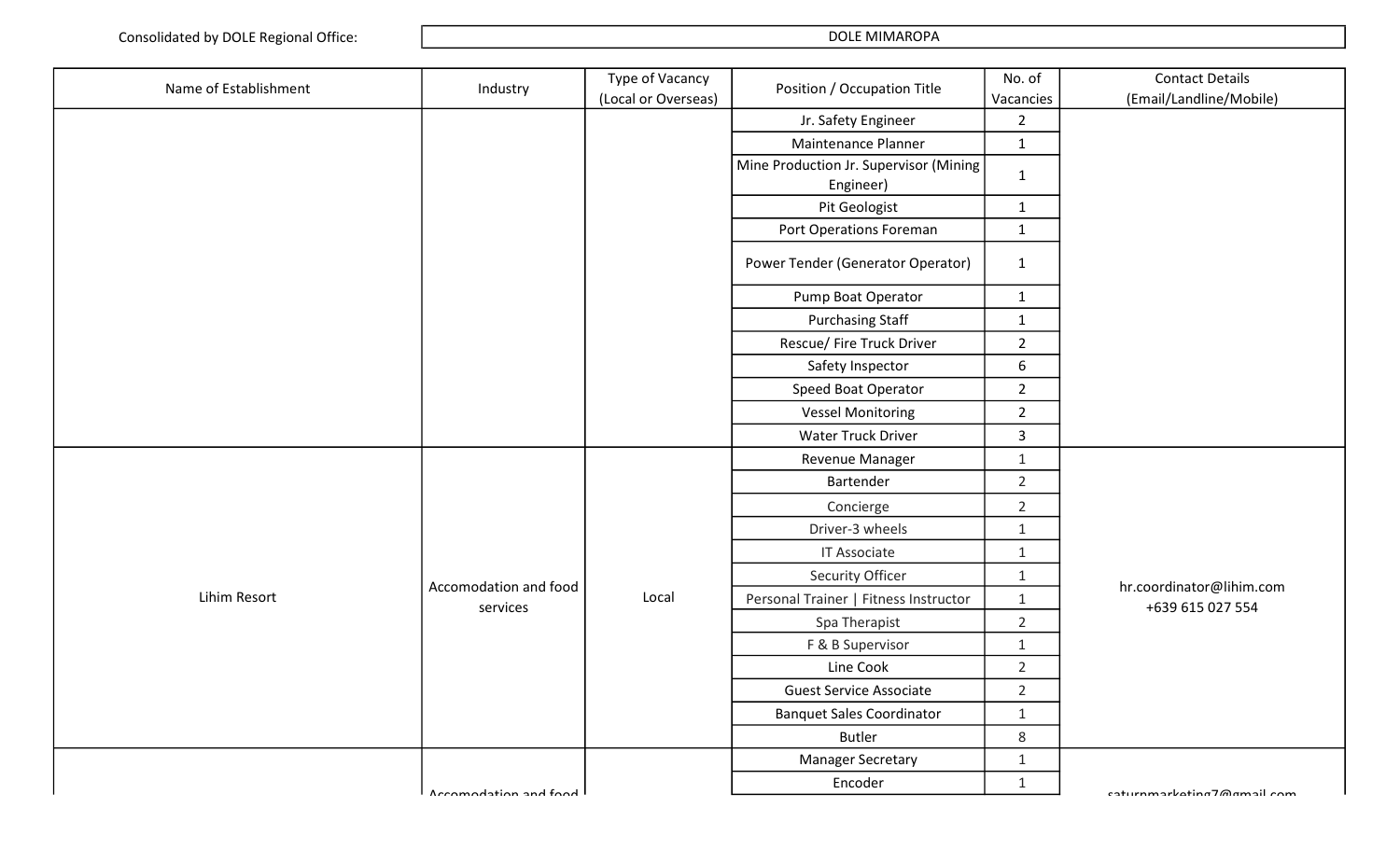| Name of Establishment                              | Industry                              | Type of Vacancy<br>(Local or Overseas) | Position / Occupation Title                                     | No. of<br>Vacancies | <b>Contact Details</b><br>(Email/Landline/Mobile)                      |
|----------------------------------------------------|---------------------------------------|----------------------------------------|-----------------------------------------------------------------|---------------------|------------------------------------------------------------------------|
| Mango Republic/ Saturn                             | Accomodation and Tood<br>services     | Local                                  | Merchandiser                                                    | 3                   | saturmmarketing rwgman.com<br>+639 661 474 087                         |
|                                                    |                                       |                                        | Sales Agent                                                     | $\mathbf{1}$        |                                                                        |
|                                                    |                                       |                                        | Helper/ Collector                                               | $\mathbf{1}$        |                                                                        |
|                                                    |                                       |                                        | Sales Agent                                                     | 29                  |                                                                        |
| Paltelcom Satellite Cable Trading                  | information and<br>communication      | Local                                  | Sales and Operations Supervisor (PLDT<br>and Cignal Handle)     | 1                   | jackielou.paglinawan@gmail.com<br>+639 190 935 785<br>+639 669 320 835 |
|                                                    |                                       |                                        | Sales and Operations Supervisor (Smart<br>Postpaid and Paymaya) | $\mathbf{1}$        | 048 726 4916                                                           |
|                                                    |                                       |                                        | <b>Purchasing Clerk</b>                                         | $\mathbf{1}$        |                                                                        |
| Paragua Distribution Inc.                          | wholesale and retail                  | Local                                  | <b>Accounting Clerk</b>                                         | $\overline{2}$      | hr.officer1@paragua.biz<br>+639 300 140 499                            |
|                                                    |                                       |                                        | <b>Warehouse Clerk</b>                                          | $\overline{2}$      | +639 498 899 045                                                       |
|                                                    |                                       |                                        | <b>Manager Secretary</b>                                        | 1                   |                                                                        |
|                                                    |                                       |                                        | Cargo Checker                                                   | 4                   |                                                                        |
| PCBSI Port terminal Management Corporation         | transportation and                    | Local                                  | Stevedore                                                       | 18                  | erwin.capinig17@gmail.com                                              |
|                                                    | storage                               |                                        | <b>Business Development Specialist</b>                          | $\mathbf{1}$        | +639 988 699 281                                                       |
|                                                    |                                       |                                        | <b>Company Nurse</b>                                            | $\mathbf{1}$        |                                                                        |
|                                                    |                                       |                                        | Area Supervisor                                                 | 4                   | psapal.palawan@yahoo.com                                               |
| <b>Philippine Statistic Authority</b>              | Administrative and                    | Local                                  | <b>Team Supervisor</b>                                          | 12                  | psapal@yahoo.com                                                       |
|                                                    | support services                      |                                        | Enumerator                                                      | 54                  | +639 175 760 126                                                       |
|                                                    |                                       |                                        | <b>Statistical Researcher</b>                                   | 50                  |                                                                        |
| <b>Philcopy Corporation</b>                        | Arts, entertainment and<br>recreation | Local                                  | Service Engineer                                                | $\overline{2}$      | lovely@philcopy.net<br>+639 163 000 338<br>+639 215 663 000            |
| Porlas Accounting and Business Consultancy Company | financial and insurance               | Local                                  | Accountant                                                      | 10                  | ktporlas@pabcco.com                                                    |
|                                                    | activities                            |                                        | In House Lawyer                                                 | $\mathbf{3}$        | +639 171 586 655 / 048 726 5822                                        |
|                                                    |                                       |                                        | Housekeeping                                                    | 20                  |                                                                        |
|                                                    |                                       |                                        | Nurse Aide                                                      | 5                   |                                                                        |
|                                                    | Administrative and                    |                                        | <b>Registered Nurse</b>                                         | $\mathbf{1}$        | rapidcaremanpower@yahoo.com                                            |
| Rapid Care Manpower Services, Inc.                 | support services                      | Local                                  | Food & Beverage on Call                                         | 5                   | +639 922 106 282                                                       |
|                                                    |                                       |                                        | Technician (Kitchen & Laundry)                                  | 1                   |                                                                        |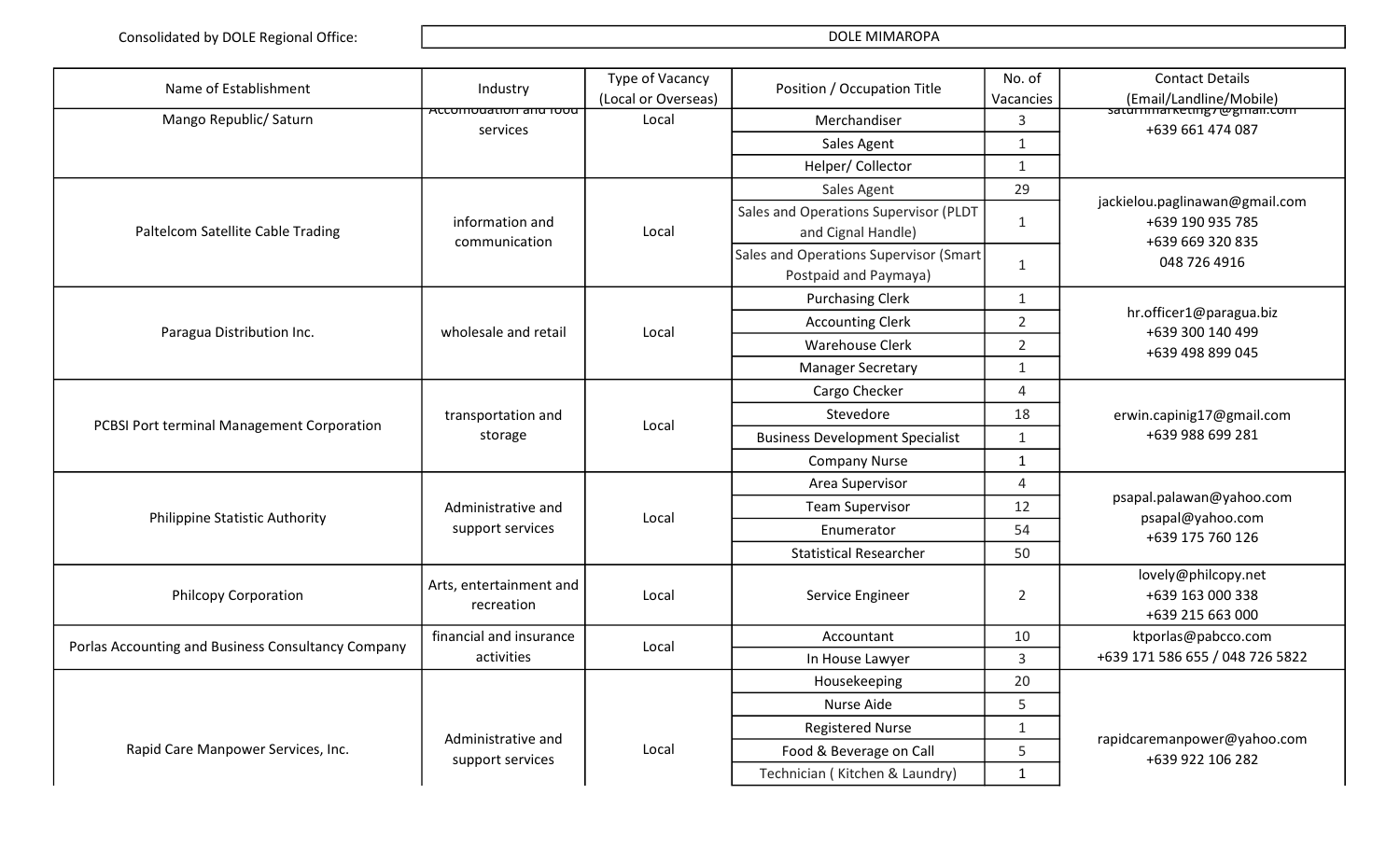| Name of Establishment              | Industry             | Type of Vacancy<br>(Local or Overseas) | Position / Occupation Title         | No. of<br>Vacancies | <b>Contact Details</b><br>(Email/Landline/Mobile)     |
|------------------------------------|----------------------|----------------------------------------|-------------------------------------|---------------------|-------------------------------------------------------|
|                                    |                      |                                        | Aircon Technician                   | $\mathbf{1}$        |                                                       |
|                                    |                      |                                        | Mechanical/ Electrical Technician   | $\mathbf{1}$        |                                                       |
|                                    |                      |                                        | Legal Assistant                     | $\mathbf{1}$        |                                                       |
|                                    |                      |                                        | Real Property Assets Coordinator    | $\mathbf{1}$        |                                                       |
|                                    |                      |                                        | <b>Training Coordinator</b>         | $\mathbf{1}$        |                                                       |
|                                    |                      |                                        | <b>Recruitment Assistant</b>        | $\mathbf{1}$        |                                                       |
|                                    |                      |                                        | <b>HR Clerk Reliever</b>            | $\mathbf{1}$        |                                                       |
|                                    |                      |                                        | <b>DMTG Officer</b>                 | $\mathbf{1}$        |                                                       |
|                                    |                      |                                        | <b>Transport Driver</b>             | $\mathbf{3}$        |                                                       |
|                                    |                      |                                        | Forestry Helpers                    | 25                  |                                                       |
|                                    |                      |                                        | Forestry Technician                 | $\mathbf{1}$        |                                                       |
|                                    |                      |                                        | <b>Security Manager</b>             | $\mathbf{1}$        |                                                       |
|                                    |                      |                                        | Port Facility Security Officer      | $\mathbf{1}$        |                                                       |
|                                    |                      |                                        | Safety Engineer                     | $\mathbf{1}$        |                                                       |
|                                    |                      |                                        | Safety Aerodrome                    | $\mathbf{1}$        |                                                       |
|                                    |                      |                                        | <b>Traffic Monitoring Personnel</b> | $\overline{2}$      |                                                       |
|                                    |                      |                                        | <b>CCTv Operator</b>                | $\mathbf{1}$        |                                                       |
|                                    |                      |                                        | Mine Planning Engineer              | $\mathbf{1}$        |                                                       |
| Rio Tuba Nickel Mining Corporation | Mining and quarrying | Local                                  | Mine Surveyor                       | $\overline{2}$      | cherry.salanga@rtn.nickelasia.com<br>+639 171 045 200 |
|                                    |                      |                                        | Mine Supervisors                    | 5                   |                                                       |
|                                    |                      |                                        | <b>Technical Assistant</b>          | $\mathbf{1}$        |                                                       |
|                                    |                      |                                        | <b>HE Operator</b>                  | $21\,$              |                                                       |
|                                    |                      |                                        | DT Driver                           | 17                  |                                                       |
|                                    |                      |                                        | PC Operator                         | $\mathbf{1}$        |                                                       |
|                                    |                      |                                        | Scalper                             | $\mathbf{1}$        |                                                       |
|                                    |                      |                                        | Utility                             | 18                  |                                                       |
|                                    |                      |                                        | Auto Electrician                    | $\mathbf{1}$        |                                                       |
|                                    |                      |                                        | Mechanic                            | $\overline{2}$      |                                                       |
|                                    |                      |                                        | <b>Equipment Clerk</b>              | $\mathbf{1}$        |                                                       |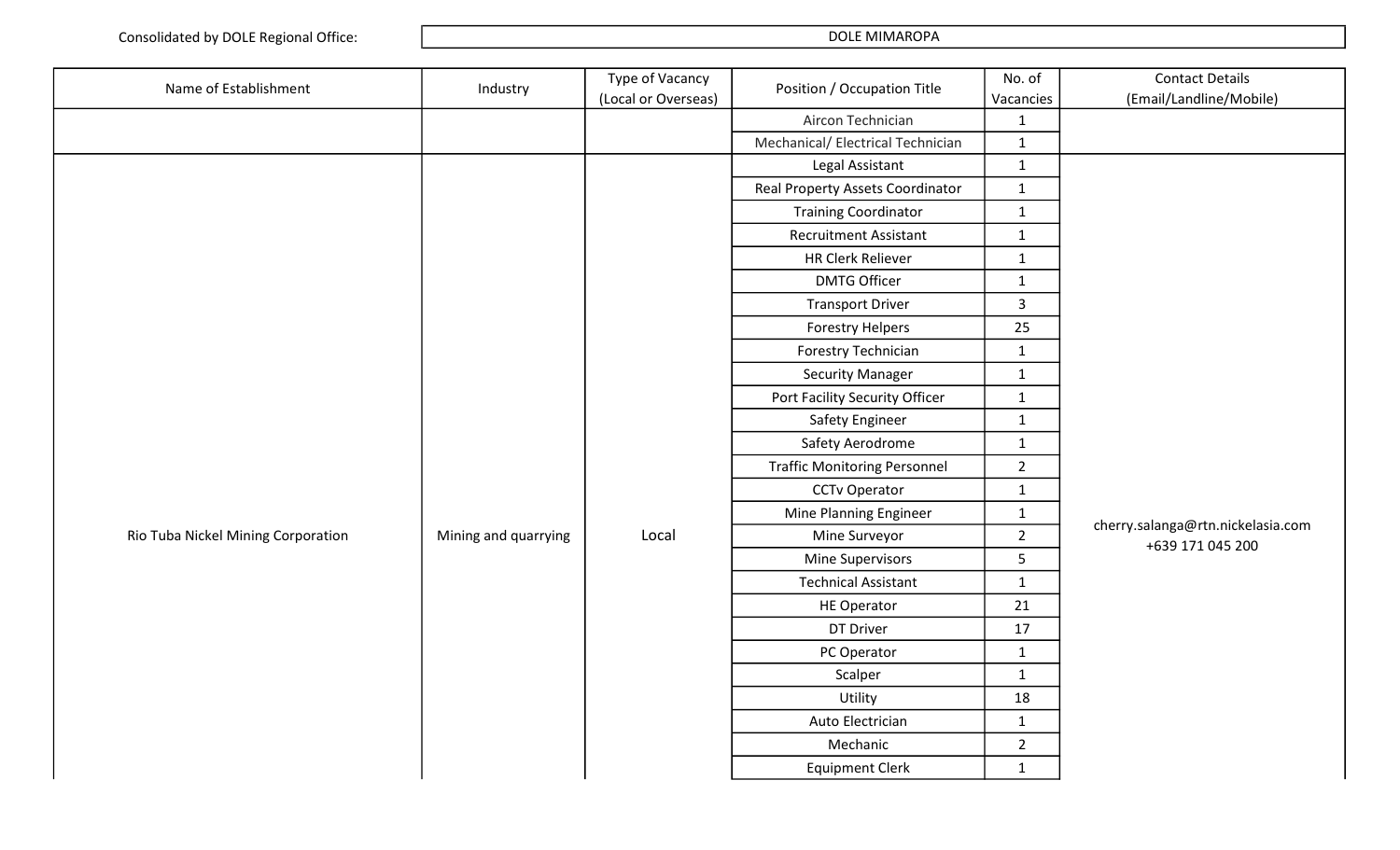| Name of Establishment                      | Industry                               | Type of Vacancy<br>(Local or Overseas) | Position / Occupation Title             | No. of<br>Vacancies | <b>Contact Details</b><br>(Email/Landline/Mobile)                     |
|--------------------------------------------|----------------------------------------|----------------------------------------|-----------------------------------------|---------------------|-----------------------------------------------------------------------|
|                                            |                                        |                                        | Tireman                                 | $\mathbf{1}$        |                                                                       |
|                                            |                                        |                                        | Utility                                 | $\mathbf{1}$        |                                                                       |
|                                            |                                        |                                        | Tool keeper                             | $\mathbf{1}$        |                                                                       |
|                                            |                                        |                                        | Welder-Mechanic                         | $\mathbf{1}$        |                                                                       |
|                                            |                                        |                                        | <b>Driver</b>                           | $\overline{2}$      |                                                                       |
|                                            |                                        |                                        | Utility                                 | $\mathbf{3}$        |                                                                       |
|                                            |                                        |                                        | <b>Cashiering Supervisor</b>            | $\mathbf{1}$        |                                                                       |
|                                            | wholesale and retail                   | Local                                  | <b>Department Head</b>                  | $\mathbf{1}$        | rs247hrs@rsc.com.ph                                                   |
| Robinsons Supermarket                      |                                        |                                        | Cashiers                                | 5                   | +639 988 466 548                                                      |
|                                            |                                        |                                        | Receiver/ Receiving Clerk               | 4                   |                                                                       |
| <b>Sitel Philippines</b>                   | information and<br>communication       | Local                                  | <b>Customer Service Representative</b>  | 131                 | mabeapilar.palatino@sitel.com<br>+639 270 142 279<br>+639 533 218 819 |
|                                            | financial and insurance                |                                        | <b>Field Coordinators and</b>           | 5                   | tski.newhra@gmail.com                                                 |
| Taytay sa Kauswagan Inc.                   | activities                             | Local                                  | <b>Collection staff</b>                 | 5                   | +639 519 337 521                                                      |
|                                            |                                        |                                        | Auto Loan Officer                       | $\mathbf{1}$        |                                                                       |
|                                            |                                        |                                        | Auto Technicians                        | 3                   |                                                                       |
|                                            |                                        |                                        | Parts Warehouseman                      | $\mathbf{1}$        |                                                                       |
| Toyota Puerto Princesa                     | wholesale and retail                   | Local                                  | Finance Liaison Officer                 | $\mathbf{1}$        | hiring@toyotapuertoprincesa.com                                       |
|                                            |                                        |                                        | In-House Trainer                        | $\mathbf{1}$        | +639 683 679 736                                                      |
|                                            |                                        |                                        | <b>Marketing Professional</b>           | 3                   |                                                                       |
|                                            |                                        |                                        | <b>Dealer Sales Trainer</b>             | $\mathbf{1}$        |                                                                       |
|                                            |                                        |                                        | <b>Marketing Assistant</b>              | $\mathbf{1}$        |                                                                       |
|                                            |                                        |                                        | Forklift Operator                       | $\overline{2}$      |                                                                       |
| Triple-E Manpower & General Services, Inc. |                                        |                                        | Janitor/ Janitress                      | $\overline{2}$      |                                                                       |
|                                            | Administrative and<br>support services | Local                                  | Promodiser                              | 3                   | tem.palawan@gmail.com<br>+639 171 128 993                             |
|                                            |                                        |                                        | <b>Product Consultant</b>               | 10                  |                                                                       |
|                                            |                                        |                                        | <b>Utility Worker</b>                   | 6                   |                                                                       |
|                                            |                                        |                                        | <b>Purchasing Staff</b>                 | $\mathbf{1}$        |                                                                       |
|                                            |                                        |                                        | <b>Credit and Collection Specialist</b> | $\mathbf{1}$        |                                                                       |